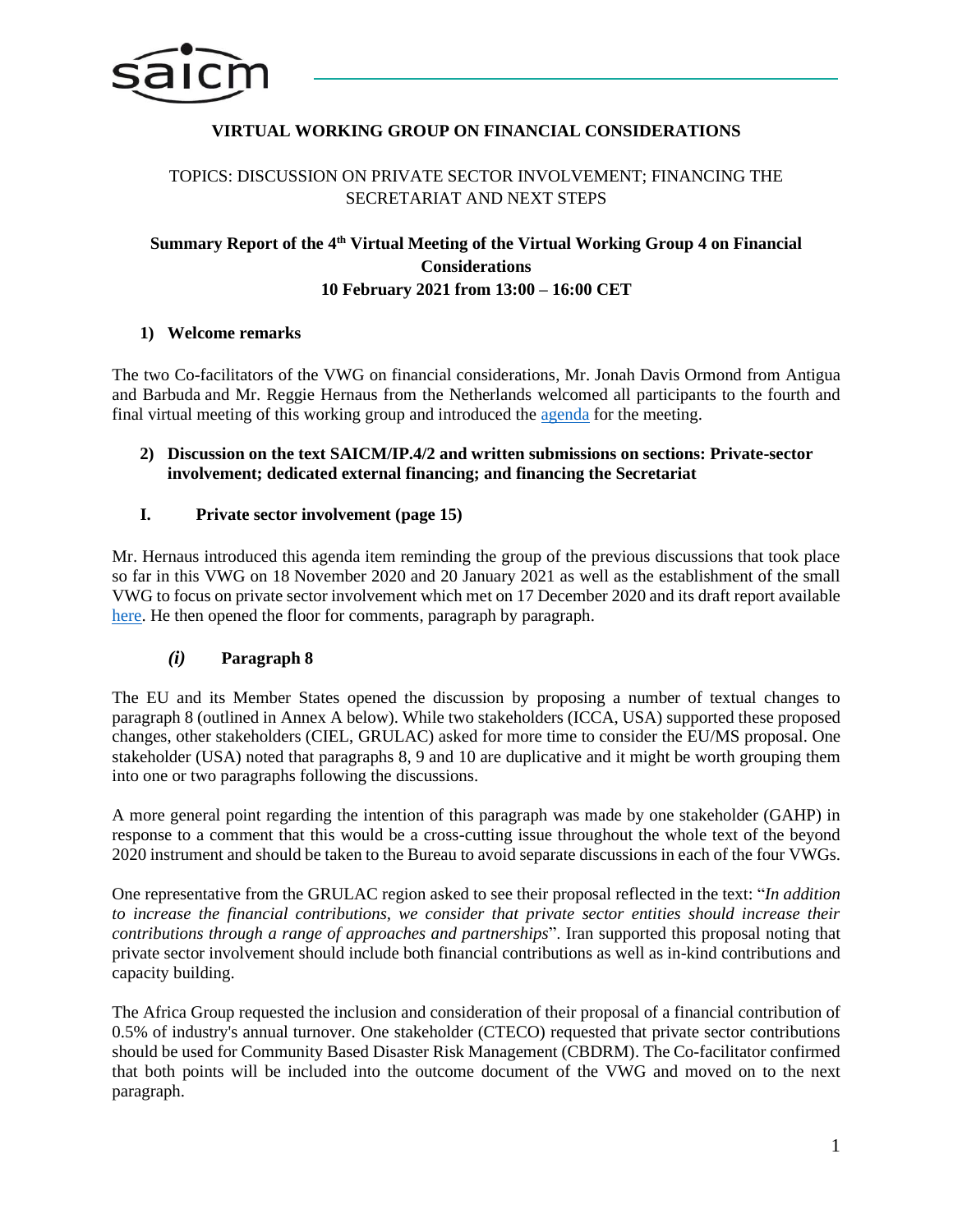## *(ii)* **Paragraph 9**

CTECO reiterated their point made earlier, that in order for private sector contributions to be managed in a transparent manner and that there is accountability the contributions should be used for CBDRM.

The representative of the EU/MS provided their proposed textual changes to this paragraph, which should help to further focus this paragraph on the role of governments (see Annex A). A number of stakeholders (Africa Group, Brazil, CIEL, ICCA, USA) supported the general idea of this proposal. ICCA noted their agreement to proposal by the EU/MS, however, they would encourage flexibility regarding the way countries implement the polluter-pays principle and extended producer responsibility based on their national circumstances. The USA considered the first and last parts of the paragraph too prescriptive noting that countries have different approaches to internalizing costs. CIEL, supported by the Africa Group, asked to include a reference to the proposal made by CIEL and IPEN and the Africa Group by including "globally coordinated" before "levies and taxes" in the text proposal provided by the EU/MS and to include "to encourage governments to establish a global fund".

GAHP took the floor and proposed that the issue of levies and taxes should be included in a separate paragraph given their importance, as well as expressed their view that it would be a step backwards if elements such as the internalization of costs and the polluter pays principle would be removed from the text after all Parties agreed to those principles at the Rio Conference in 1992. She agreed however to the compromise proposed by ICCA in the chat box to include "such as" before the "extended producer responsibility" to reflect that countries apply the principle differently or have a different name for it. Brazil also proposed to add after "extended producer responsibility", "as set forth in national regulations".

Iran expressed its support for both the polluter pays and extended producer responsibility principles to be retained in the text and proposed the removal of the brackets in the text. Iran also requested the addition of "inter alia" after "action".

#### *(iii)***Paragraph 10 / ALT 10**

Mr. Hernaus introduced paragraph 10 and an alternative text for paragraph 10 (ALT 10) as presented on the screen, which highlights the need to increase contributions for the implementation of the sound management of chemicals and waste through a range of approaches and partnerships. He gave the floor to the VWG asking what kind of partnerships and approaches stakeholders would suggest, if the paragraph captures all elements stakeholders would like to see addressed and which paragraph – 10 or ALT 10 – the group would wish to continue working with.

The VWG participants generally supported the idea to use ALT 10 as the basis for their further discussion. ICCA expressed its view that paragraph 10 would be redundant if paragraphs 8, 9 and 10 is looked at in conjunction. Reflecting on the comment made earlier by GRULAC to include that the private sector should increase their contribution through a range of approaches and partnerships, the industry representative proposed to include this element of paragraph ALT 10 into paragraph 8 and delete this paragraph in its entirety. GAHP supported the proposal to delete paragraph 10 /ALT 10 and include any important parts of ALT 10 into 8 and further noted that GHS would be a collaboration between industry, government and others and therefore the reference to it may better be placed elsewhere. ICCA and the USA supported GAHP's intervention while UNITAR and ILO opted for a reference to GHS to remain in this paragraph. GAHP then tried to clarify its point that while GHS was very important indeed, a passing reference in this paragraph would not be enough and that it would better fit into the sections on what needs to be done and particularly in a clear target and date by which GHS should be rolled out worldwide.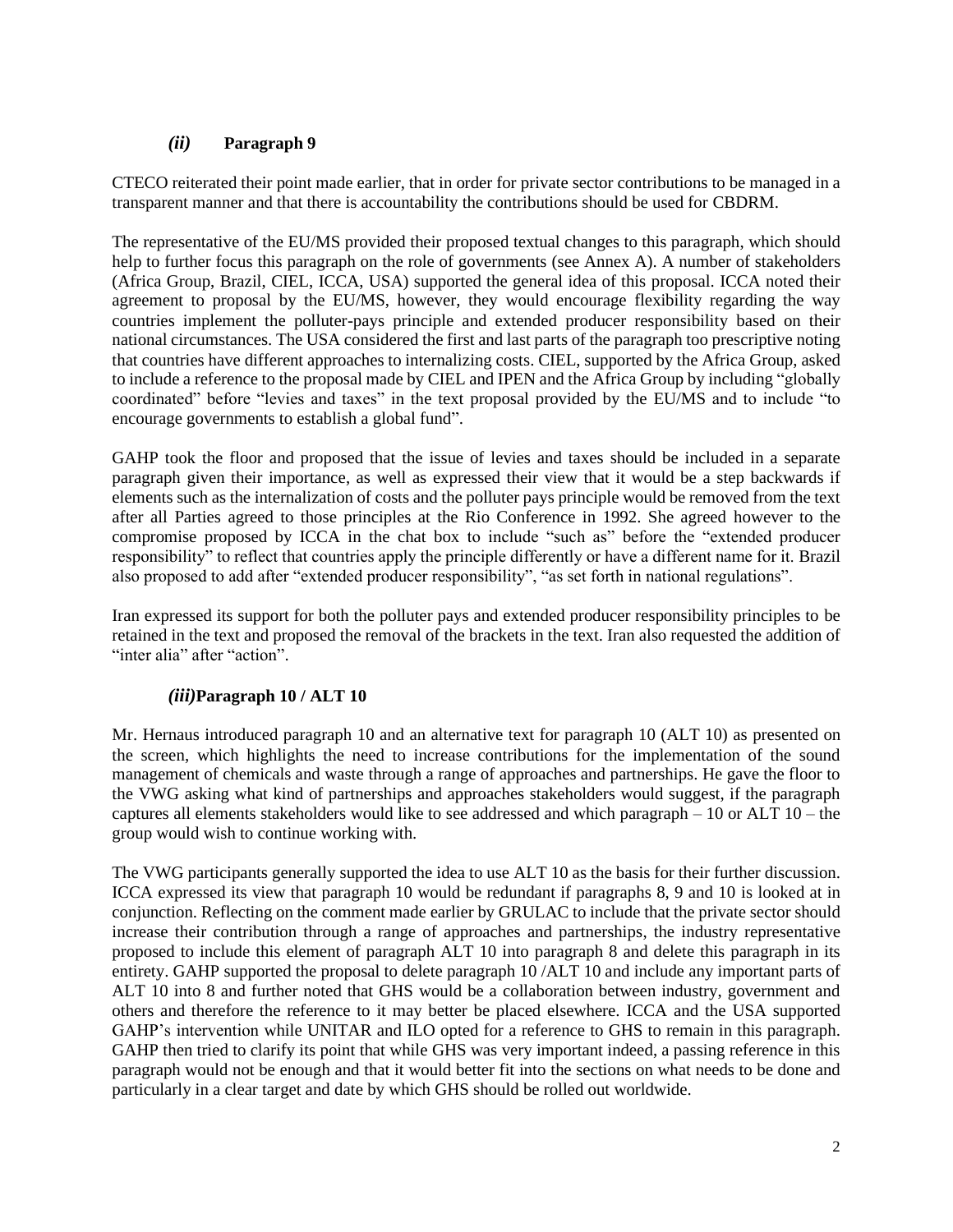As for the previous two paragraphs, the EU/MS proposed textual changes to paragraph ALT 10 (see Annex A) to ensure that industry is responsible for GHS implementation and does not pay national administrations to do this work. CIEL requested clarification on the inclusion of "while going beyond its legal obligations" and "support domestic chemicals management schemes" and asked for this text to be bracketed and they would reserve the opportunity to comment on this new proposal at a later stage since there would be confusion with the different versions of the text. Iran and GRULAC also asked for more time to consider this paragraph. The Co-facilitator Mr. Hernaus agreed with the request for more time to consider the new text proposal and invited participants to share general views on this paragraph. The USA stated the need to ensure that the text proposal provided by the EU/MS text needs to be reviewed in light of the non-binding nature of the new instrument.

UNEP intervened on the EU/MS text proposal, in particular the text "going beyond its legal obligations" sharing experiences from UNEP's work with downstream users whose efforts to soundly manage chemicals is done through voluntary investments and goes beyond legal obligations. She further stated that the call to action in this paragraph could be made clearer. For example, it would be important for regulators and the rest of the supply chain to see that actions are possible and taking place. Therefore, the call to action should include consistent reporting on implementation of what is being done in the beyond 2020 instrument.

The EU/MS clarified that the intention of including "going beyond its legal obligations" was to acknowledge that varying legislation exist in different countries and to emphasize the existence of voluntary initiatives. However, they would be open to discuss better wording to make this point clearer.

The Africa Group provided examples from their region to explain what the reference to "going beyond its legal obligations" would imply to explain why they would not be able to accept this proposal.

# *(iv)***Paragraph 11**

Mr. Hernaus opened the discussions on this paragraph referring to IP3 when the involvement of the finance sector was previously discussed and there was agreement this sector should be taken on board, however, the question remained how this could be realized accordingly.

A number of stakeholders (Africa Group, CIEL, EU/MS, USA) expressed their preference for the wording in ALT 11 as a starting point for the ensuing discussions. Two stakeholders (USA, ICCA) noted that this guidance should be to Multilateral Development Banks rather than the financial sector and requested that paragraph 11 is put in brackets. ICCA and Canada further noted that targeted development banks would ensure that the financing goes beyond chemicals and waste and links to biodiversity, climate change and sustainability agendas for which similar guidance are being developed.

The EU/MS presented their proposal for textual changes for paragraph ALT 11 (see Annex A). The Africa Group pointed out that the insurance sector should be included in the proposed text. The Africa Group supported by IUTC and CIEL also expressed that in order to address the double standards of multinational companies operation in developed versus developing countries there is a need to address basic minimum standards guiding how companies in different countries ought to ensure that their operations protect the environment and human health irrespective of the state of their national legislation.

When closing the discussions on this paragraph, the Co-facilitator noted that based on the discussion the VWG will note that the original paragraphs 10 and 11 are either considered as redundant or not the right basis for further discussions.

## **II. Financing the Secretariat (page 16, Section 3)**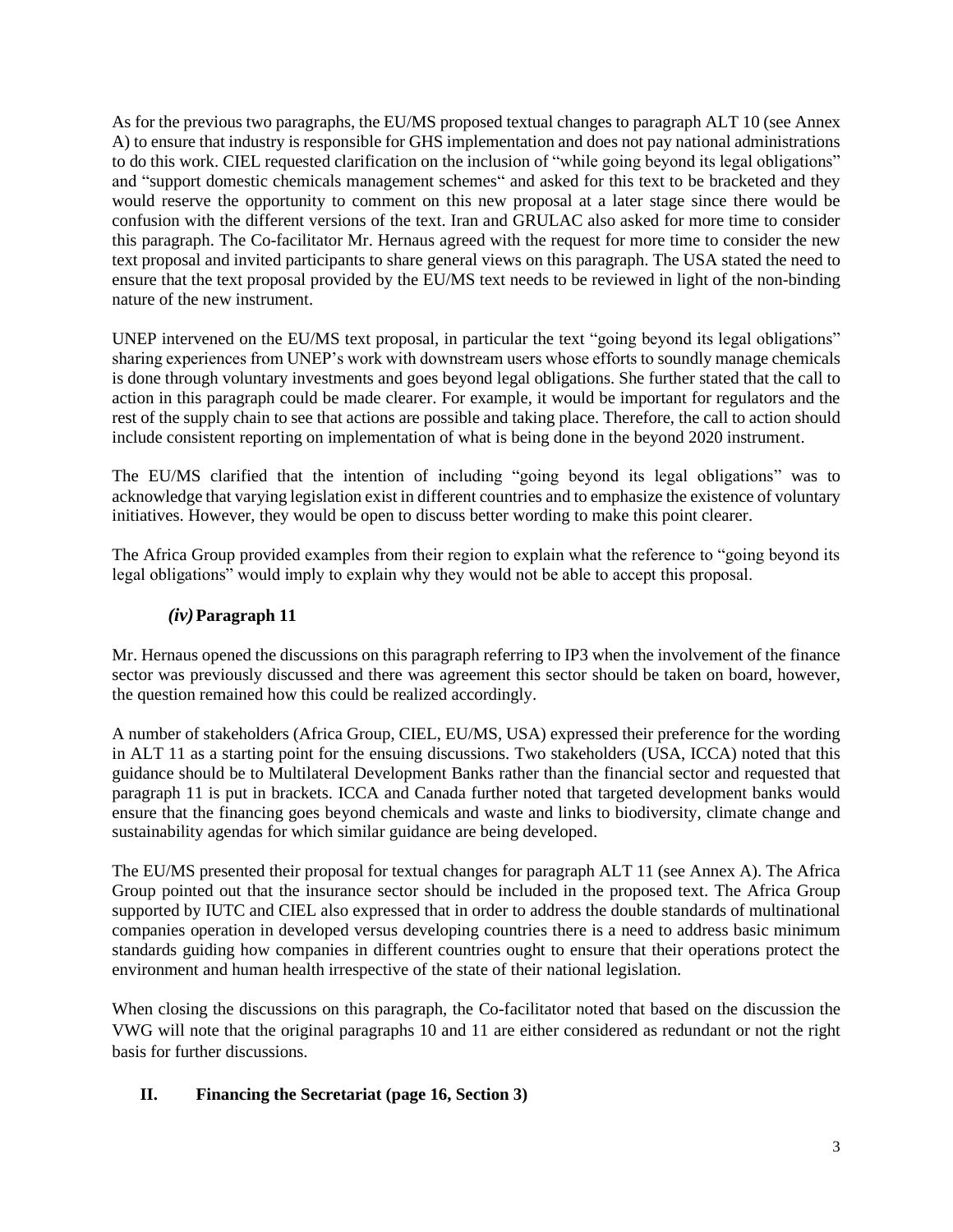The Co-facilitator Mr. Ormond opened this agenda item summarizing the written submissions received from stakeholders on this topic by 11 December 2020 for the second round of electronic feedback. He then opened the floor for comments on the paragraphs as shown on the screen.

# *(i)* **Paragraph 18**

The VWG generally supported the need to strengthen financing for the Secretariat and most participants supported the idea to call for contributions from each stakeholder group. CIEL, supported by ITUC, proposed to add sentence "as well as through contributions from the international fund" referring to CIEL's proposal to establish a new international fund, which could also be used to finance the Secretariat. WHO clarified their proposal to replace "all stakeholders" with "other stakeholders" as there is a specific reference earlier in the text to governments who are also stakeholders.

The GAHP representative then shared her experience from the 2006-2014 SAICM Secretariat budget discussions during which apparently hardly any stakeholder showed interest to finance the Secretariat. She noted that the lack of sufficient funding was the reason why the implementation of SAICM has not been successful as it could have been and this statement was supported by the Africa Group and Switzerland. She questioned whether the best way to ensure a stable financing for the Secretariat would be to include this into the instrument text or rather have a resolution for adoption by ICCM5. Besides that, she pointed out that the size of the budget would regularly be discussed at meetings of the governing body. Regarding the language in this paragraph, she urged the group to strengthen the language, e.g. to not only "identify" the costs but "approve" or "adapt" it; to include "essential" before costs; as well as to say that the Secretariat should be financed "based on an indicative voluntary scale". GAHP then proposed new text for this paragraph as follows "*A core budget for the beyond 2020 instrument for the operating costs of the Secretariat, including conference services, meetings, staff costs and office costs, is essential. The core budget should be financed by voluntary contributions from governments based on an indicative scale and contributions from other stakeholders in accordance with their abilities.*". CIEL, the EU/MS, Norway and Switzerland welcomed the new proposal and expressed interest to further work on this proposed text.

GRULAC again asked for more time to discuss internally whether they can support this paragraph, however they would fully support the need for financing the Secretariat. Colombia highlighted that GRULAC had made a proposal at the beginning of this negotiation process for a specific, independent financial fund for implementation of the new instrument and requested for more time to consider the dedicated external financing, noting that the discussion on financing the Secretariat should be linked to the discussion on financial support for implementing the new instrument.

Switzerland proposed, as previously stated in their written submission, that paragraph 18 is a chapeau paragraph to point out that contributions are needed from all stakeholders within in their capacities. The chapeau paragraph could be shortened, and content be moved to the subsequent paragraphs. Canada and Norway also expressed their openness to potentially shortening this paragraph.

Iran highlighted the importance and primary role of governments and industry to contribute to financing the Secretariat because these stakeholder groups have more financial resources, while noting some "ambiguity" in demanding "all stakeholders" to contribute to the Secretariat budget. He stated that the industry does not meet its responsibility in this regard.

The Africa Group reiterated GAHP's point in it intervention highlighting that the [independent evaluation](http://www.saicm.org/Portals/12/Documents/reporting/ExecSum_Independent-Evaluation-SAICM-2006-2015.pdf)  [of SAICM](http://www.saicm.org/Portals/12/Documents/reporting/ExecSum_Independent-Evaluation-SAICM-2006-2015.pdf) (2006-2015) clearly states that the Secretariat could not fulfil all its functions due to lack of funding. She stated that even if it was a voluntary approach there would be a responsibility as governments to fund. She noted that it cannot just be the responsibility of industry to fund the Secretariat. She proposed to assess the indicative contributions and then communicate what is expected from governments and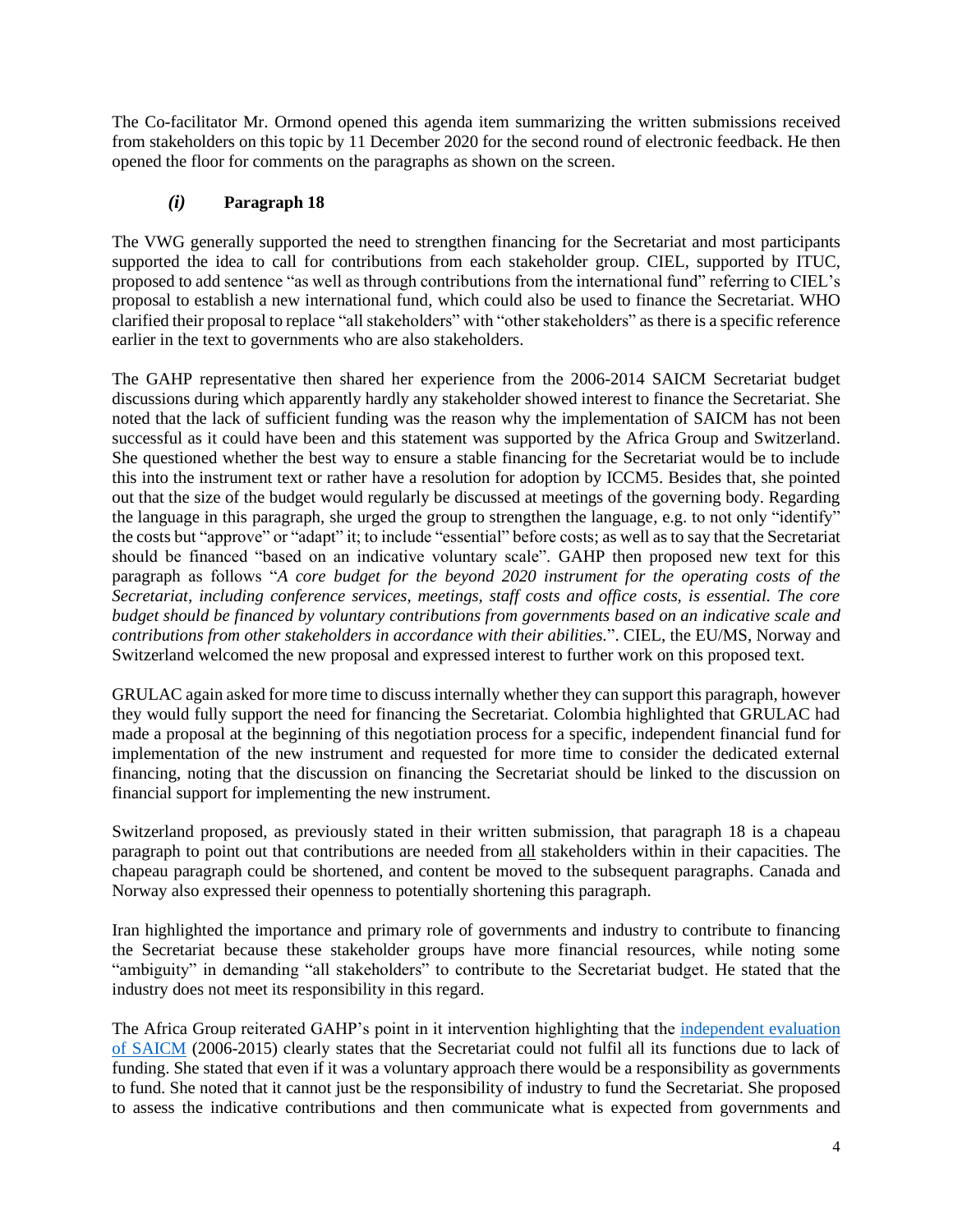industry to fund, noting that governments also have the responsibility for mainstreaming at the national level

Lastly, the EU/MS intervened to reiterate that they would also consider sustainable and predictable financing for the Secretariat and that any approach in this regard should be voluntary but indicative.

# *(ii)* **Paragraphs 19-22**

Mr. Ormond provided a short summary of the written submissions received on these paragraphs. He also noted the proposal by Canada and Japan to combine these paragraphs as presented on the screen.

With regard to these 3 paragraphs, CIEL indicated that the text should reference that contributions should be non-earmarked to enable the Secretariat to use these funds in accordance with priorities and needs. CIEL noted that there is a need to ensure full transparency of legal agreements that provide funding or other inkind contributions. GAHP and the USA reiterated the need to include a reference to transparency in the text.

Japan expressed its appreciation for the inclusion of its [proposal](http://www.saicm.org/Portals/12/documents/meetings/VirtualWG/Finance/Japan_2nd_feedback_VWG4-revised.pdf) on paragraph 20 to specify expected contributions by type rather than by stakeholder. In this proposal, the Secretariat would be requested to list the expenditure costs of each item, which would serve as a basis for stakeholders to monetise their in-kind contributions.

WHO requested the deletion of "sector" before "sector participation" in paragraph ALT 20 c) as they consider it unnecessarily limiting and it could be misinterpreted to state that sectors other than the environment might have to fund their own participation in the beyond 2020 process. The USA supported this request.

GAHP reminded the VWG that there is a need to differentiate between the core budget, i.e. the operational costs of the Secretariat and other activity costs. She further pointed out that the UN has strict rules regarding in-kind contributions and the costs of in-kind contributions for meetings for example would usually not be carried by the Secretariat. Thus, GAHP, supported by the EU/MS, Norway, Switzerland and the US requested that the text is consulted with UNEP Finance colleagues to ensure accordance with UN rules and report back to the group.

The Africa Group highlighted the need to increase funding for the means for implementation as well. It would be important to support countries in implementing their national plans. Additionally, options for financial support for national level implementation should be explored such as through the Africa Group's proposal of financial contribution of 0.5% of industry's annual turnover as well as, through the GEF and the Special Programme. GAHP agreed that there is a need to increase funding on means of implementation at the national level, however, these funds would not necessarily go through the Secretariat.

Norway expressed its reservations regarding the current formulation of the ALT 20 text on in-kind contributions. CIEL, GRULAC and Switzerland reiterated the point made by Norway that ALT 20 is not clearly formulated, including the role of the Secretariat. GAHP noted that Alt 20 seems to mix contributions for implementation of the beyond 2020 instrument and in-kind support for the operating costs of the Secretariat.

The Co-facilitator summed up the discussions and noted that the VWG would revert to the original text as presented in document SAICM/IP.4/3. The VWG noted that further work on financing of the Secretariat is needed and the Co-facilitators stated that this will be included in their recommendation to the ICCM5 Bureau for further consideration.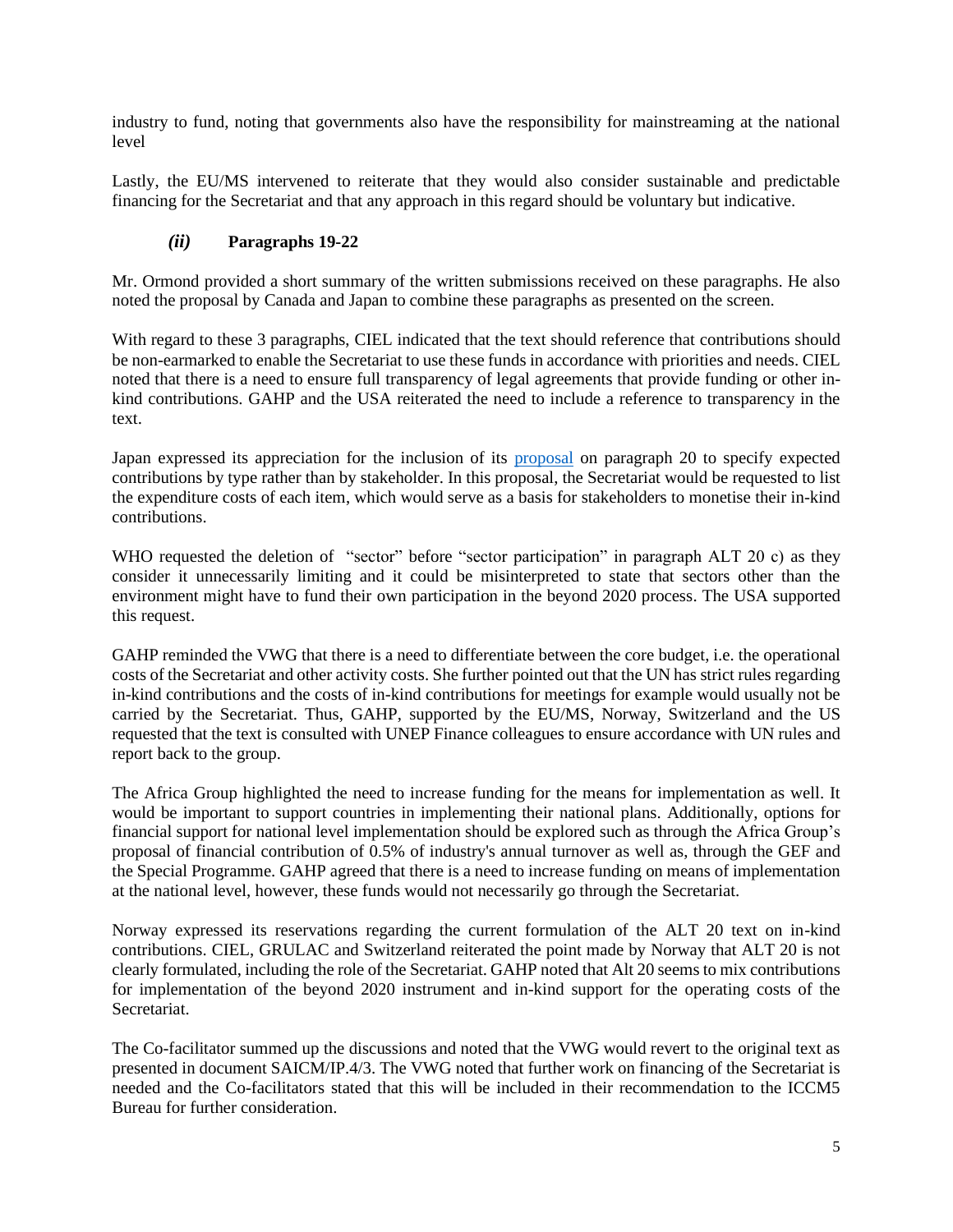### **3) Outcome of the VWG and next steps**

The Co-facilitator Mr. Hernaus stated that having heard the VWG views and comments during the past three meetings of this Virtual Working Group and through the written submissions, the co-facilitators have prepared the outcome document of this virtual working group to reflect the discussions held, compromise text proposals, and new or alternative text, as appropriate. He mentioned that a draft of this outcome document was circulated to the participants of the virtual working group on Monday, 8 February 2021.

He noted that the outcome document of this VWG contains a summary of stakeholders' written inputs and oral interventions during the virtual meetings, and the final document will be finalized by the Co-facilitators and will be posted online under the dedicated VWG webpage and presented to the ICCM5 Bureau for their consideration.

Mr. Hernaus noted that the ICCM5 Bureau has requested that the Virtual Working Groups will take a pause while the ICCM5 Bureau, the IP Co-Chairs and the Secretariat reflect on the lessons learned from this virtual process. Should it be decided to allow more time for additional meetings, he mentioned that the VWG will continue the discussions on financial considerations, including the three proposals on privatesector involvement presented so far: the capacity building clearing house mechanism (ICCA), the proposal for a coordinated tax or fee on the chemical industry (IPEN) and the proposal for the chemical industry to contribute 0.5% of the industry's annual revenue to fund the implementation of SAICM National Implementation (African Group); dedicated external financing as proposed by Colombia; and financing the **Secretariat** 

The Co-facilitators thanked all members of this VWG for their valuable inputs and comments through written submissions and at the past four virtual meetings. They expressed their gratitude for the participants continued engagement and active participation in the discussions, which will help facilitate the deliberations at IP4.